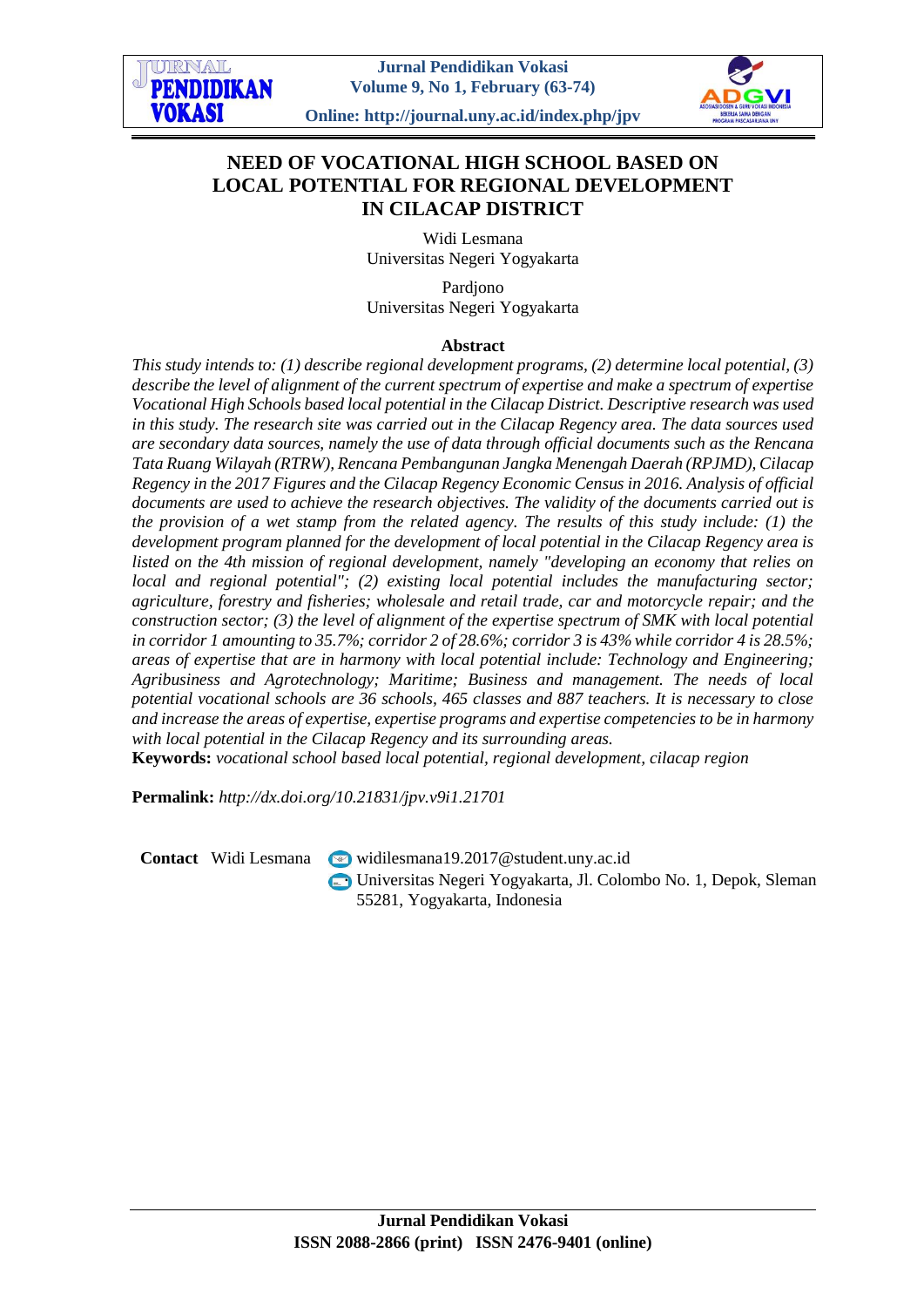#### **INTRODUCTION**

Economic inequality between regions is the background for why regional-based potential optimization is interesting to analyze. Cilacap Regency GRDP is ranked 2 as the biggest contributor to GDP in 2016 after Semarang, which is 9.22 percent. The economic potential of Cilacap Regency is mainly in the category of Manufacturing Industry. The role of the Manufacturing Industry category is 64.09 percent of the GRDP of Cilacap Regency, which is the largest in the Food and Beverage Industry subcategory. There are similarities in the potential of the region owned to the 24 subdistricts, because of the conditions of nature, culture, education and so forth. It is necessary to divide the development sub-region to facilitate the categorization of the potential of the area owned. The administrative map of the Cilacap Regency area can be seen in the following Figure 1.

Based on the Education and Culture Statistics Data Center, the number of vocational high school students in Cilacap Regency in 2017/2018 is 38,534. This amount is an accumulation of 65 existing schools. The potential of the workforce in the vocational secondary education sector in Cilacap Regency in 2017/ 2018 is 13,362 graduates who are ready to

work according to their respective fields of expertise (Direktorat Pembinaan Sekolah Menengah Kejuruan, 2018). The number of graduates indicates that every year Cilacap has prospective skilled workers who are ready to work and advance the region. Clarke & Winch (2007, p. 9) says that vocational education is limited to preparing the population for life in the workforce. Whereas according to Gunderson (2004, p. 3), vocational education includes courses and programs at various levels of education for certain careers in the field of work. According to Billet (2011, p. 2), vocational education as "education for employment" namely the ability to carry out work that is in accordance with the field of expertise must be owned by students. Vocational education in an international context, often referred to as TVET (Technical and Vocational Education and Training). TVET is related to the acquisition of knowledge and skills for the world of work (Gough, 2010, p. 1). Vocational education involves the preparation of people for the world of work, that is, preparing them to "make a living" by the nearest and distant communities (Thomas, 2005, p. 626). In line with that, Rauner (2009, p. 1451) states that vocational education is different from all types of education institutionalized in schools and universities.



Figure 1. Map of Cilacap Regency Area (Source: BPS Documents)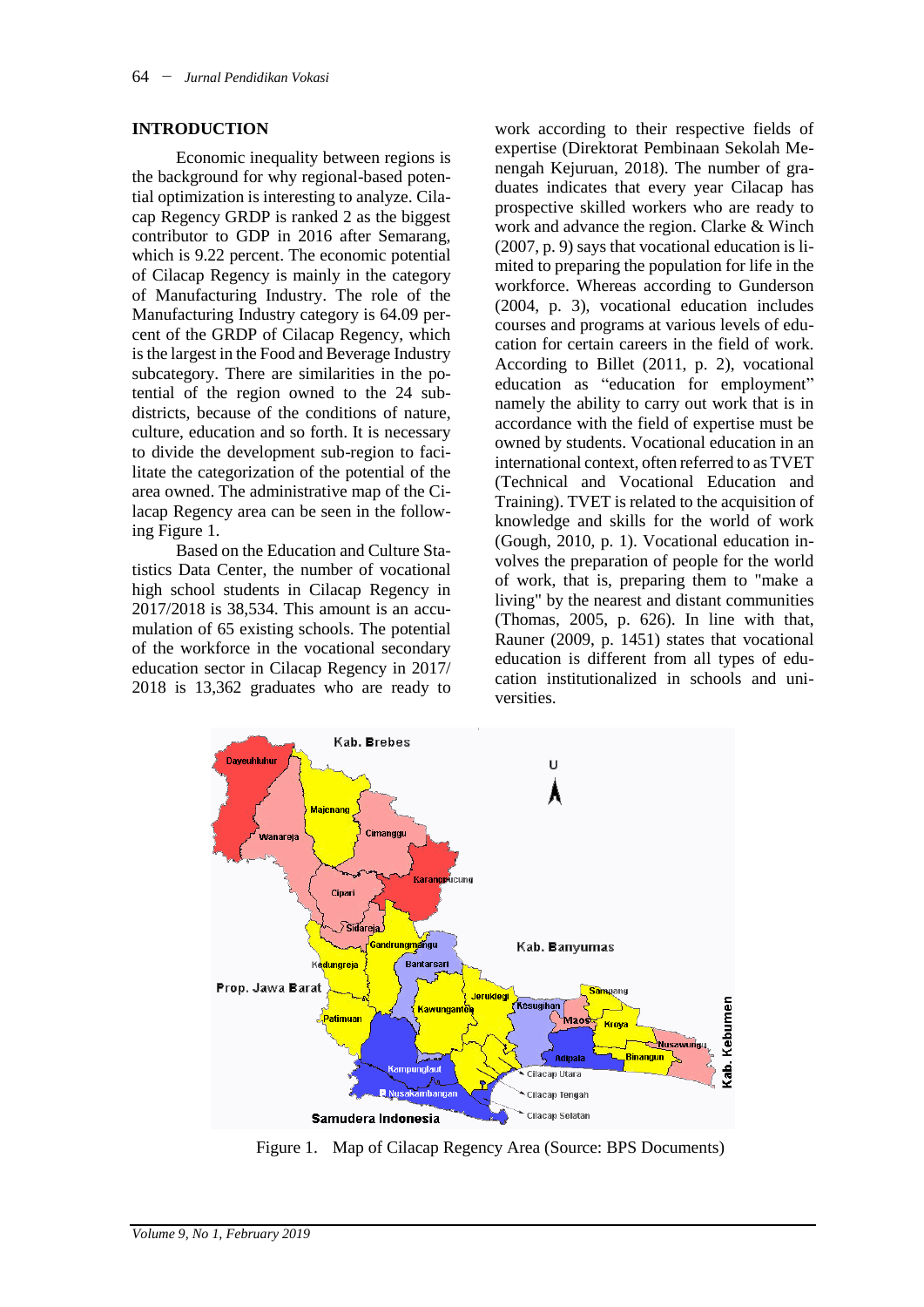Understanding of the type of command or assignment of a work related to the development of knowledge in an education is called vocational education (Sudira, 2016, p. 9). Pavlova (2009) said the objectives of the tradition of vocational education include:

*Traditionally, direct preparation for work was the main goal of vocational education. It was perceived as providing specific training that was reproductive and based on teachers'instruction, with the itention to develop understanding of a particular industry, comprising the specific skills or tricks of the trade. Students' motivation was seen to be engendered by the economic benefit to them, in the future. Competency-based training was chosen by most governments in western societis as a model for vocational education*  (Pavlova, 2009, p. 7).

The main purpose of vocational education if viewed traditionally is the direct preparation of prospective workers to work. In line with Pavlova (2009) & Rojewski (2009) says the tradition of vocational education prepares skilled workers with high abilities that are subject to employers. But the open unemployment rate of vocational school graduates is actually very high compared to other education levels. This condition is caused by a mismatch of fields of expertise possessed by the needs of the workforce, and graduates without skills who can face a disruptive era. Renewing the vision of vocational education has an impact on changing educational goals, teaching and learning activities, learning tools and teaching based on world-class vocational education (Pavlova & Munjanganja, 2009, p. 80; Cheng, 2006, p. 25). According to Sudira (2015, p. 2) skills to deal with the 21st century include LIS 5C, namely Learning-Innovation Skill (LIS): Critical thinking and problem solving; Communications and Collaboration; Creativity and Innovation. Whereas according to Trilling & Fadel (2009, p. 8) the new skills needed by the world of work today are complex communication and expert thinking. Skills including complex communication are communications and collaboration while critical thinking and problem solving fall into the category of expert thinking skills. While creativity and innovation skills become supporters of the application skills of imagination and discovery. Vocational education as an institution for preparing human resources (HR) for the world of work needs to pay attention to issues and renewal of the education substance (Sawyer, 2012; Littleton, Taylor, & Eteläpelto, 2012; Taylor, 2012).

According to Maley, Worley, & Dent (2009), career graduates can have a quality lifestyle with the provision of longer learning programs. In addition to learning programs, Maley, et al (2009) also mentions the main factor for achieving student success is through an approach by developing professional teachers who utilize local technology and culture. Whereas according to Abdullah, Hussin, Shonubi, Ghazali, & Talib (2018, p. 71) there is a significant relationship between self knowledge, job exploration, and career decision making. In line with Maley, et al (2009) & Hee (2014) says that in the learning process, students tend to like the deep learning approach of age and gender groups. Whereas according to Paimin, Hadgraft, Prpic, & Alias (2011), learning strategies do not have a direct relationship with the intention of learning unless mediated by motives for learning. According to Cournoyer & Deschenaux (2017), decision making by graduates is characterized by: (1) socio-professional and economic decline; (2) recognize yourself, personally and socially; (3) theoretical and practical values; (4) utilizing supporting conditions; and (5) closeness reconciliation. Wagiran (2008) shows that the top ten skills expected by industry include aspects of honesty, work ethic, responsibility, discipline, application of the principles of safety, initiative, creativity, cooperation, adjustment, selfconfidence, and tolerance.

### **RESEARCH METHOD**

The type of research used in this study is descriptive research with a document analysis approach. The procedure of the research carried out was by collecting official documents, then carried out an analysis to produce regional development programs, local potential, the spectrum of expertise of the existing vocational secondary schools and those which should be based on local potential. The analysis to determine the local potential which is a superior and potential sector is using LQ (Local Quotient) analysis. The instruments in this study were researchers, flashdisks, internet networks, notebooks, and cameras. The area of Cilacap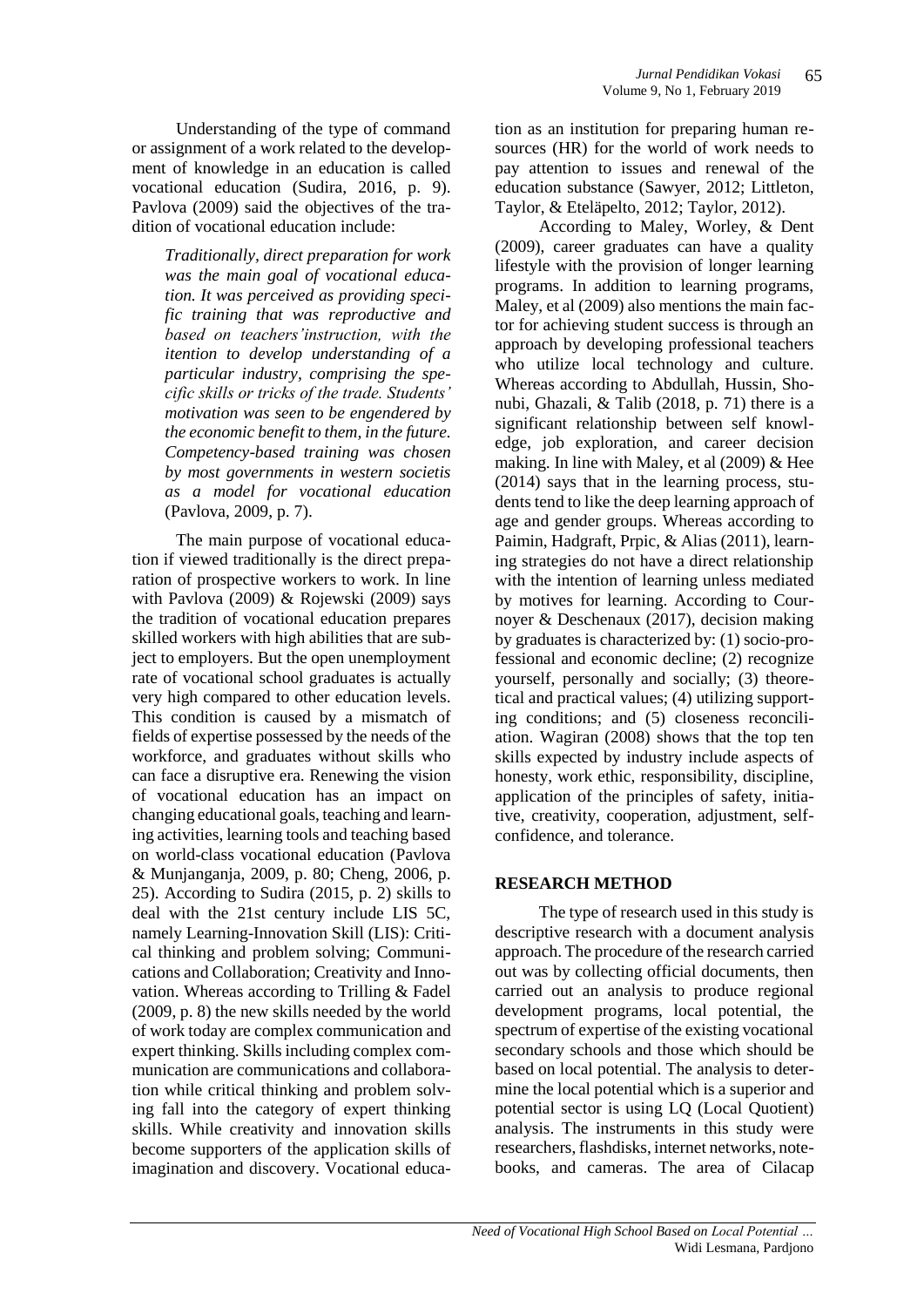Regency is divided into 4 corridors for subdevelopment areas, which consist of each corridor totaling 6 sub-districts. Corridor 1 consists of six sub-districts, namely Dayehluhur, Wanareja, Majenang, Cimanggu, Cipari, and Karangpucung. Corridor 2 consists of six sub-districts, namely Sidareja, Gandrungmangu, Kawunganten, Kedungreja, Bantarsari, and Patimuan. Corridor 3 consists of six subdistricts, namely Adipala, Binangun, Kampung Laut, South Cilacap, Central Cilacap, and Cilacap Utara. Corridor 4 consists of six subdistricts, namely Nusawungu, Jeruk Legi, Kesugihan, Maos, Sampang, and Kroya. The grouping is considered based on the map of the administrative area and existing local potential characters.

### **RESULT AND DISCUSSION**

#### **Results**

#### *Regional Development Program*

Based on the results of data analysis conducted, the results of the research were obtained to solve the research questions. The results of the first study were a description of the regional development program owned by Cilacap District within a period of 5 years (see Table 1)

# *Local Potential*

The results of the second study are related to local potential which is the leading and potential sector in each corridor of the development area (see Tables 2 and 3).

|  | Table 1. Direction of Regional Development of Cilacap Regency |
|--|---------------------------------------------------------------|
|  |                                                               |

| Year | <b>Direction of Development Policy</b>                                                                                                                                                                                                                                                                                                                                                                                                |
|------|---------------------------------------------------------------------------------------------------------------------------------------------------------------------------------------------------------------------------------------------------------------------------------------------------------------------------------------------------------------------------------------------------------------------------------------|
| 2018 | Improving the quality of basic education services in the realization of schools Minimum service<br>standards are focused on providing quality education infrastructure (quality of classrooms, teacher's<br>room, library and laboratory quality) and cultural character                                                                                                                                                              |
| 2019 | Improving the quality of basic health facilities and infrastructures and referencing in the realization of<br>healthy communities is focused on realizing quality basic service facilities, quality referral facilities and<br>clean and healthy lifestyles, providing social rehabilitation to people with social problems (PMKS),<br>integration of gender mainstreaming (PUG) ) and the Child Rights Mainstreaming Strategy (PUHA) |
| 2020 | Economic development and infrastructure in the framework of the region strengthens the development<br>of peripheral and border areas focused on increasing access to tourism villages, innovation villages and<br>infrastructure for economic development in the community. Democratic economic development is<br>focused on improving the quality of micro-enterprises, cooperatives and enhancing traditional markets               |
| 2021 | Improving the quality of regional infrastructure in Strengthening the development of peripheral and<br>border areas focused on road repair, drainage, irrigation, waste management                                                                                                                                                                                                                                                    |
| 2022 | Improving the quality of regional infrastructure to achieve universal access (slum, sanitation and<br>drinking water) is focused on fulfilling public housing, drinking water, sanitation and public space                                                                                                                                                                                                                            |

(Source: Data Analysis Results, 2019)

| Business field                                  | Criteria               |
|-------------------------------------------------|------------------------|
| Agriculture, Forestry, Fisheries                | Featured Sector (Base) |
| Big Trade and Retail, Car and Motorcycle Repair | Featured Sector (Base) |
| Agriculture, Forestry, Fisheries                | Featured Sector (Base) |
| <b>Manufacturing Industry</b>                   | Featured Sector (Base) |
| Big Trade and Retail, Car and Motorcycle Repair | Featured Sector (Base) |
| Construction                                    | Featured Sector (Base) |
| <b>Manufacturing Industry</b>                   | Featured Sector (Base) |
| Agriculture, Forestry, Fisheries                | Featured Sector (Base) |
| Big Trade and Retail, Car and Motorcycle Repair | Featured Sector (Base) |
| Construction                                    | Featured Sector (Base) |
|                                                 |                        |

Table 2. Local Superior Sectors

(Source: Data Analysis Results, 2019)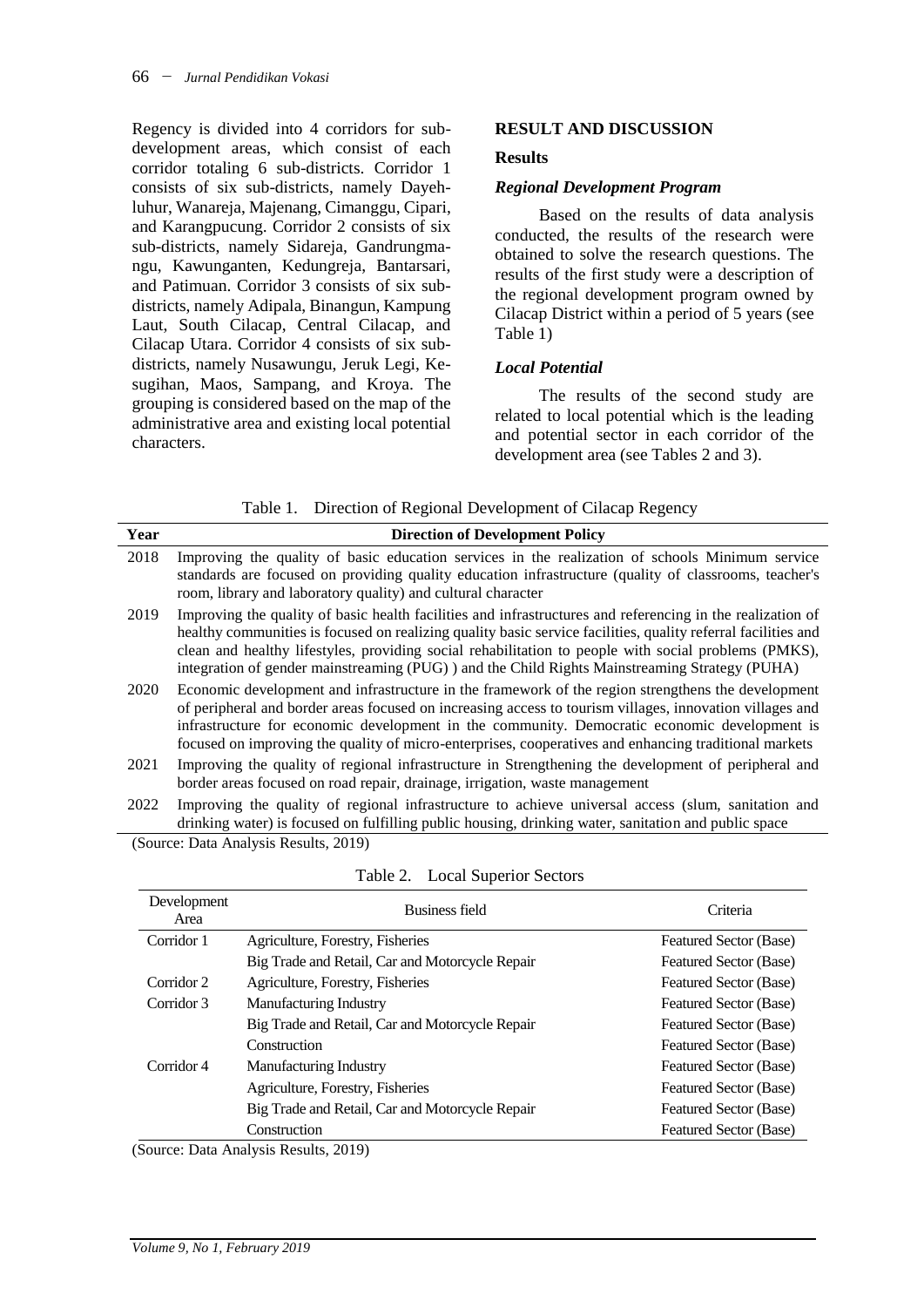| Development<br>Area | Business field                                                         | Criteria                    |
|---------------------|------------------------------------------------------------------------|-----------------------------|
| Corridor 1          | <b>Manufacturing Industry</b>                                          | Potential Sector (Non Base) |
|                     | Construction                                                           | Potential Sector (Non Base) |
| Corridor 2          | <b>Manufacturing Industry</b>                                          | Potential Sector (Non Base) |
|                     | Agriculture, Forestry, Fisheries                                       | Potential Sector (Non Base) |
|                     | Big Trade and Retail, Car and Motorcycle Repair                        | Potential Sector (Non Base) |
|                     | Construction                                                           | Potential Sector (Non Base) |
| Corridor 3          | Agriculture, Forestry, Fisheries                                       | Potential Sector (Non Base) |
| Corridor 4          |                                                                        |                             |
|                     | $S_{\text{out}}$ $D_{\text{obs}}$ , Anglysis $D_{\text{out}}$ $(2010)$ |                             |

# Table 3. Potential Sectors in each Corridor

(Source: Data Analysis Results, 2019)

### *Level of Alignment of the Expert Spectrum*

Alignment levels were analyzed based on the spectrum of expertise in each corridor of the development area. The results of the third study

are related to the existing level of SMK spectrum alignment with local potential (see Table 4, 5, 6, 7).

|                |                                            |                                | Level of Thighlicht of Labing vocational Lapertise spectrum<br>with Local Potential in Corridor 1 |                    |
|----------------|--------------------------------------------|--------------------------------|---------------------------------------------------------------------------------------------------|--------------------|
| No.            | Areas of expertise                         | <b>Expertise Program</b>       | Skill Competence                                                                                  | Level<br>Alignment |
| $\mathbf{1}$   | Technology and<br>Engineering              | Technology and<br>Construction | <b>Construction and Property</b><br><b>Business</b>                                               | Conformable        |
|                |                                            | <b>Electricity Technique</b>   | <b>Electric Power Installation</b><br>Techniques                                                  | Misaligned         |
|                |                                            | Mechanical Engineering         | <b>Machining Techniques</b>                                                                       | Misaligned         |
|                |                                            | Automotive Engineering         | Automotive Light Vehicle<br>Engineering                                                           | Conformable        |
|                |                                            |                                | Motorcycle Engineering and<br><b>Business</b>                                                     | Conformable        |
|                |                                            | <b>Chemical Engineering</b>    | chemical analysis                                                                                 | Misaligned         |
| 2              | Information and                            | <b>Computer Engineering</b>    | Multimedia                                                                                        | Misaligned         |
|                | communication                              | and Informatics                | Software engineering                                                                              | Misaligned         |
|                | technology                                 |                                | <b>Computer and Network</b><br>Engineering                                                        | Misaligned         |
| 3              | Agribusiness and<br>Agro-technology        | <b>Agribusiness Crop</b>       | Agribusiness Food Crops and<br>Horticulture                                                       | Conformable        |
|                |                                            | <b>Agribusiness Livestock</b>  | <b>Agribusiness Poultry</b>                                                                       | Conformable        |
| $\overline{4}$ | Business and<br>management                 | Office management              | Office automation and<br>Governance                                                               | Misaligned         |
|                |                                            | <b>Business and Marketing</b>  | Online business and marketing                                                                     | Conformable        |
|                |                                            | Accounting and finance         | Accounting and finance<br>institutions                                                            | Misaligned         |
|                |                                            |                                | Syariah banking                                                                                   | Misaligned         |
| 5              | Tourism                                    | Kulinary                       | Cullinary art                                                                                     | Misaligned         |
|                |                                            | Fashion                        | Fashion                                                                                           | Misaligned         |
| 6              | Health and social                          | Pharmacy                       | Pharmaceutical Industry                                                                           | Misaligned         |
|                | work                                       |                                | Clinical and Community<br>Pharmacy                                                                | Misaligned         |
| $\tau$         | Arts and Creative<br>Industries            | Art                            | Animation                                                                                         | Misaligned         |
|                | Level Alignment (Total Align/Ideal x 100%) |                                |                                                                                                   |                    |

Table 4. Level of Alignment of Existing Vocational Expertise Spectrum

(Source: Data Analysis Results, 2019)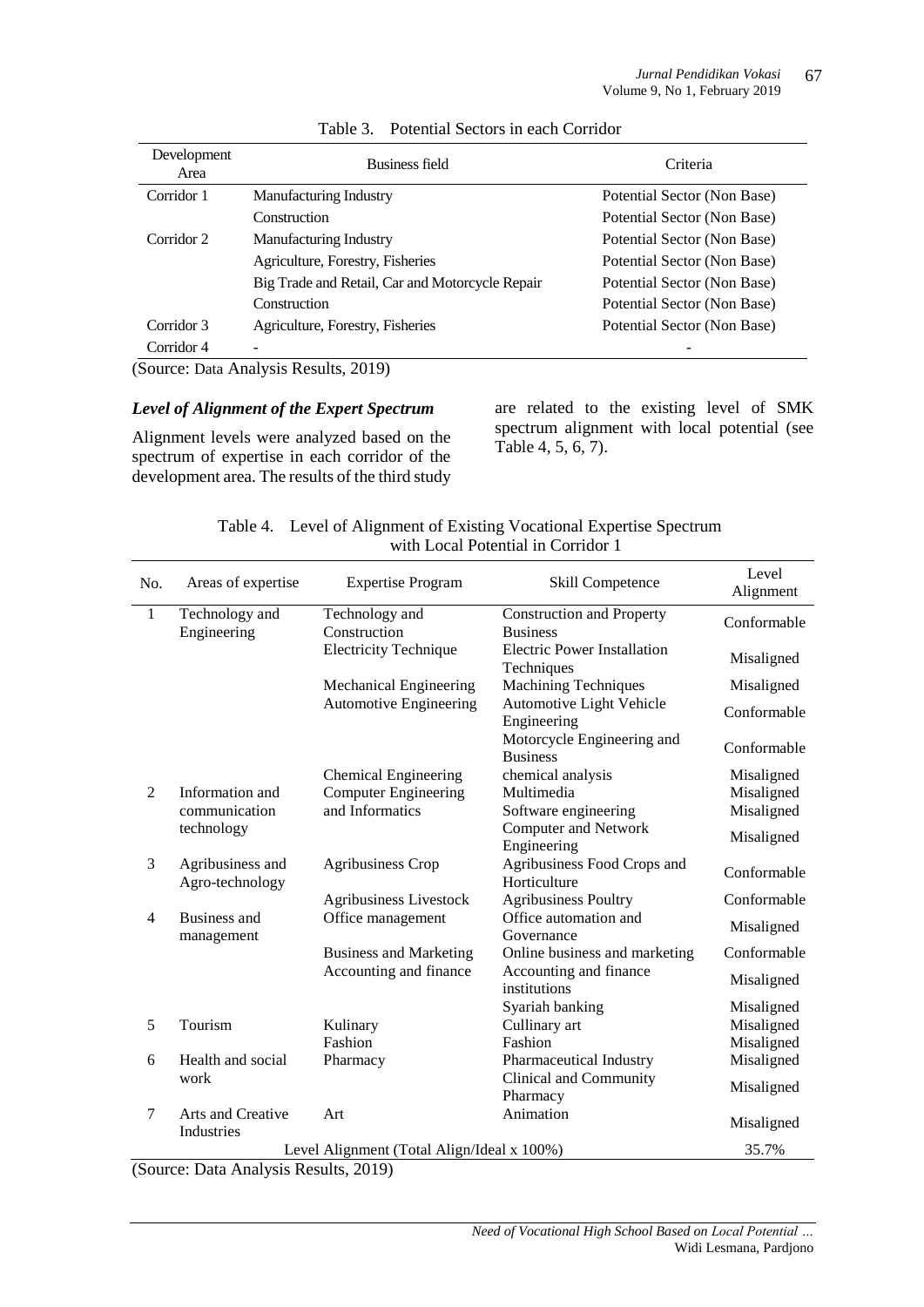| No. | Areas of<br>expertise               | <b>Expertise Program</b>                   | Skill Competency                            | Level<br>Alignment |
|-----|-------------------------------------|--------------------------------------------|---------------------------------------------|--------------------|
| 1   | Technology and                      | Mechanical Power                           | Mechanical Power Installation               | Misaligned         |
|     | Engineering                         | Automotive Engineering                     | Automotive Light Vehicle Engineering        | Conformable        |
|     |                                     |                                            | Techniques and Business Motorcycle          | Misaligned         |
|     |                                     | Mechanical Engineering                     | <b>Mechanical Machining</b>                 | Misaligned         |
|     |                                     |                                            | Welding techniques                          | Misaligned         |
|     |                                     | Electrical engineering                     | Mechanical Audio Video                      | Misaligned         |
| 2   | Information and                     | <b>Computer Engineering</b>                | Multimedia                                  | Misaligned         |
|     | communication<br>technology         | and Information<br>Technology              | Computer and Network Engineering            | Misaligned         |
| 3   | Agribusiness and<br>Agro-technology | <b>Agribusiness Crop</b>                   | Agribusiness Food Crops and<br>Horticulture | Conformable        |
| 4   | Business and                        | Office management                          | Office automation and Governance            | Misaligned         |
|     | management                          | <b>Business and Marketing</b>              | Online business and marketing               | Conformable        |
|     |                                     | Accounting and finance                     | Accounting and finance institutions         | Misaligned         |
| 6   | <b>Health and Social</b>            | Pharmacy                                   | Clinical and Community Pharmacy             | Misaligned         |
|     | Work                                |                                            |                                             |                    |
| 7   | Maritime                            | <b>Cruise Fishing Vessels</b>              | Teknika Fishing Vessels                     | conformable        |
| 8   | Arts and Creative<br>Industries     | Art                                        | Animation                                   | Misaligned         |
|     |                                     | Level Alignment (Total Align/Ideal x 100%) |                                             | 28.6%              |

# Table 5. Spectrum's Expertise Level Vocational Existing Alignment with Local Potential Corridor 2

(Source: Data Analysis, 2019)

# Table 6. Spectrum's expertise level vocational Existing Alignment with Local Potential Corridor 3

| No.            | Areas of<br>expertise       | <b>Expertise Program</b>                   | Skill competency                          | Level<br>Alignment |
|----------------|-----------------------------|--------------------------------------------|-------------------------------------------|--------------------|
| -1             | Technology and              | <b>Mechanical Power</b>                    | Mechanical Power Installation             | Misaligned         |
|                | Engineering                 |                                            | <b>Mechanical Power Plant</b>             | Misaligned         |
|                |                             | <b>Technology Construction</b>             | <b>Business Construction and Property</b> | conformable        |
|                |                             | and Property                               | Design and Building Information Modeling  | conformable        |
|                |                             | <b>Automotive Engineering</b>              | Automotive Light Vehicle Engineering      | conformable        |
|                |                             |                                            | Techniques and Business Motorcycle        | Misaligned         |
|                |                             | Mechanical Engineering                     | <b>Mechanical Machining</b>               | Misaligned         |
|                |                             |                                            | Welding techniques                        | Misaligned         |
| 2              | Information and             | <b>Computer Engineering</b>                | Multimedia                                | Misaligned         |
|                | communication<br>technology | and Information<br>Technology              | Computer and Network Engineering          | Misaligned         |
| 3              | Agribusiness                | <b>Agribusiness Crop</b>                   | Agribusiness Food Crops and Horticulture  |                    |
|                | and                         |                                            |                                           | conformable        |
|                | Agrotechnology              |                                            |                                           |                    |
| $\overline{4}$ | Business and                | Office management                          | Office automation and Governance          | Misaligned         |
|                | management                  | <b>Business and Marketing</b>              | Online business and marketing             | conformable        |
|                |                             | Accounting and finance                     | Accounting and finance institutions       | Misaligned         |
|                |                             |                                            | Syariah banking                           | Misaligned         |
| 5              | Health and<br>Social Work   | Pharmacy                                   | Pharmaceutical Industry                   | Misaligned         |
| 6              | maritime                    | <b>Cruise Fishing Vessels</b>              | <b>Nautical Fishing Vessels</b>           | conformable        |
| 7              | Energy and<br>Mining        | Oil Technic                                | Mechanical Oil, Gas and Petrochemical     | Misaligned         |
| 8              | Tourism                     | Hospitality and Tourism<br><b>Services</b> | Hospitality                               | Misaligned         |
|                |                             | Culinary                                   | Cullinary art                             | Misaligned         |
|                |                             | Fashion                                    | Fashion                                   | Misaligned         |
|                |                             | Level Alignment (Total Align/Ideal x 100%) |                                           | 43%                |

(Source: Data Analysis, 2019)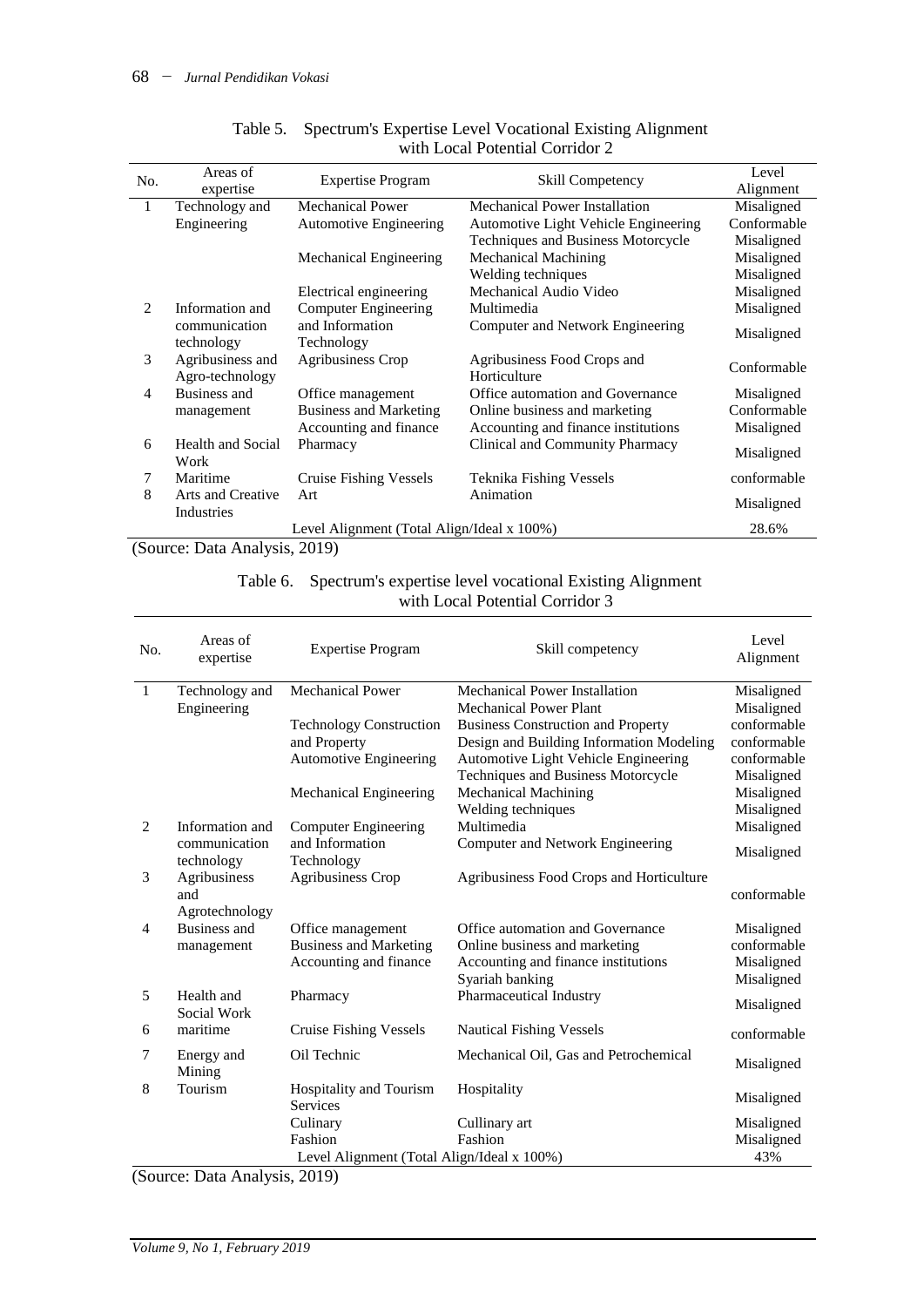|     | Areas of        |                                            |                                     | Level       |
|-----|-----------------|--------------------------------------------|-------------------------------------|-------------|
| No. | expertise       | <b>Expertise Program</b>                   | Skill competency                    | Alignment   |
| 1   | Technology and  | <b>Mechanical Power</b>                    | Mechanical Power Installation       | Misaligned  |
|     |                 |                                            | <b>Mechanical Power Plant</b>       | Misaligned  |
|     | Engineering     |                                            |                                     |             |
|     |                 | <b>Automotive Engineering</b>              | Automotive Light Vehicle            | conformable |
|     |                 |                                            | Engineering                         |             |
|     |                 |                                            | <b>Techniques and Business</b>      | Misaligned  |
|     |                 |                                            | Motorcycle                          |             |
|     |                 |                                            | <b>Mechanical Ototronik</b>         | Misaligned  |
|     |                 | Mechanical Engineering                     | <b>Mechanical Machining</b>         | Misaligned  |
|     |                 | Electrical engineering                     | Mechanical Audio Video              | Misaligned  |
| 2   | Information and | <b>Computer Engineering</b>                | Multimedia                          | Misaligned  |
|     | communication   | and Information                            | <b>Computer and Network</b>         | Misaligned  |
|     | technology      | Technology                                 | Engineering                         |             |
| 3   | Business and    | Office management                          | Office automation and Governance    | Misaligned  |
|     | management      | <b>Business and Marketing</b>              | Online business and marketing       | conformable |
|     |                 | Accounting and finance                     | Accounting and finance institutions | Misaligned  |
|     |                 |                                            | Syariah banking                     | Misaligned  |
| 4   | maritime        | <b>Cruise Fishing Vessels</b>              | <b>Nautical Fishing Vessels</b>     | conformable |
|     |                 |                                            |                                     |             |
|     |                 |                                            | Teknika Fishing Vessels             | conformable |
| 5   | Tourism         | Hospitality and Tourism                    | hospitality                         |             |
|     |                 | <b>Services</b>                            |                                     | Misaligned  |
|     |                 | Culinary                                   | Cullinary art                       | Misaligned  |
|     |                 | Fashion                                    | Fashion                             | Misaligned  |
|     |                 | Level Alignment (Total Align/Ideal x 100%) |                                     | 28.5%       |

# Table 7. Spectrum's expertise level vocational Existing Alignment with Local Potential in Corridor 4

(Source: Data Analysis, 2019)

### *SMK needs Based Local Potential*

The results of the fourth study is SMK needs based on local potential. Consists of a spectrum

of vocational skills based on local potential, the need for teachers, school and grade (see Table 8, 9, 10, 11, 12).

|     | Areas of         |                               |                                   | Education |      |
|-----|------------------|-------------------------------|-----------------------------------|-----------|------|
| No. |                  | <b>Expertise Program</b>      | Skill competency                  | Programs  |      |
|     | Expertise        |                               |                                   | 3 Th      | 4 Th |
| 1   | Agribusiness and | Agribusiness                  | <b>Agribusiness Agricultural</b>  | ٦         |      |
|     | Agrotechnology   | <b>Agricultural Product</b>   | <b>Product Processing</b>         |           |      |
|     |                  | Processing                    |                                   |           |      |
|     |                  | Agribusiness Crop             | Agribusiness Food Crops and       | V         |      |
|     |                  |                               | Horticulture                      |           |      |
|     |                  |                               | <b>Agribusiness Crops</b>         |           |      |
|     |                  | Agribusiness Livestock        | <b>Agribusiness Ruminant</b>      |           |      |
|     |                  |                               | <b>Agribusiness Poultry</b>       |           |      |
|     |                  | Forestry                      | <b>Forest Products Production</b> |           |      |
|     |                  |                               | Technology                        |           |      |
| 2   | Maritime         | Fishery                       | Freshwater Fishery                | V         |      |
|     |                  |                               | Agribusiness                      |           |      |
| 3   | Technology and   | <b>Automotive Engineering</b> | Automotive Light Vehicle          | N         |      |
|     | Engineering      |                               | Engineering                       |           |      |
| 4   | Business and     | Business and Marketing        | Online Business and               | N         |      |
|     | management       |                               | Marketing                         |           |      |
|     |                  |                               | Retail                            |           |      |

(Source: Data Analysis, 2019)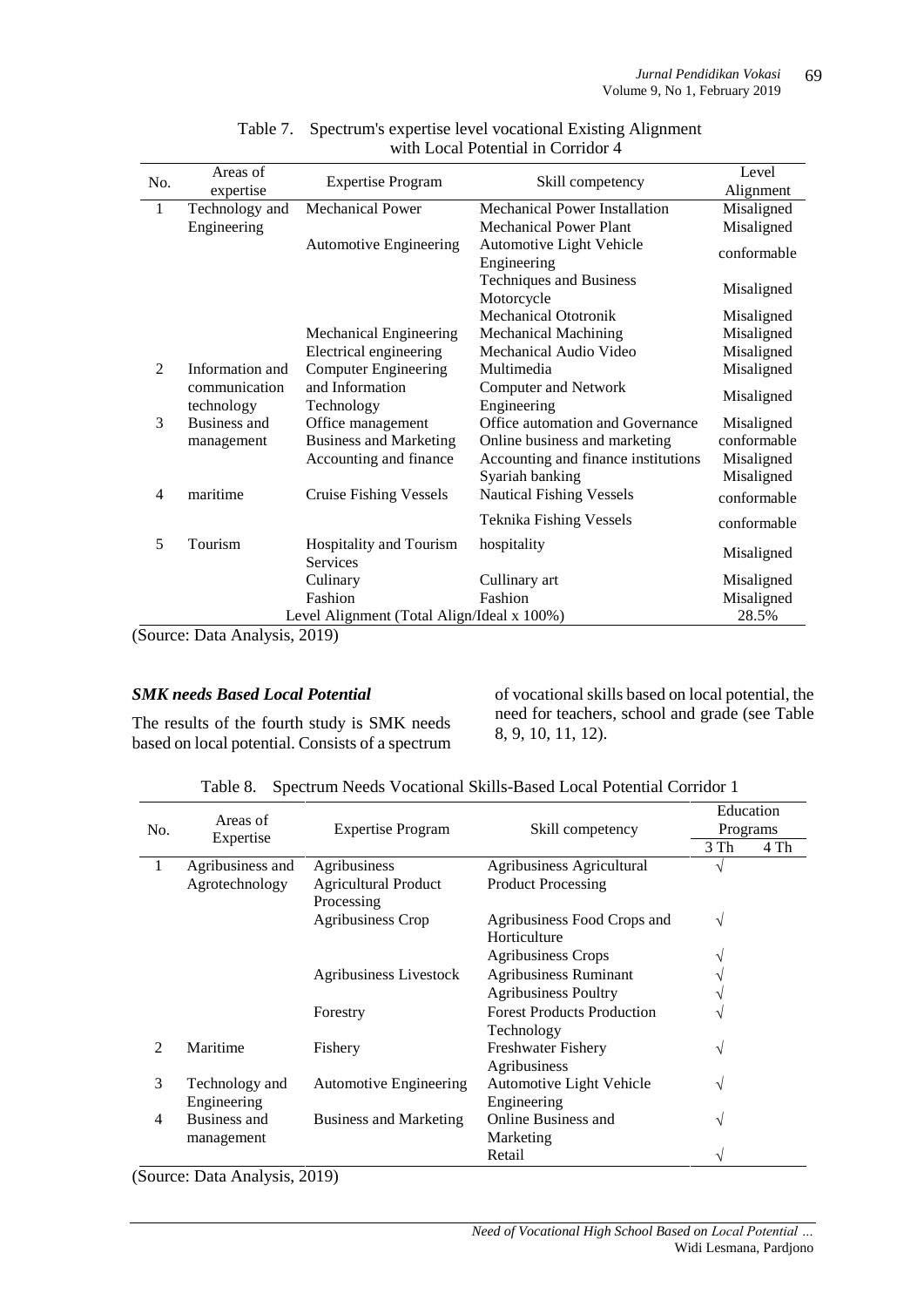|     |                    |                           |                                        | Education    |      |
|-----|--------------------|---------------------------|----------------------------------------|--------------|------|
| No. | Areas of Expertise | <b>Expertise Program</b>  | Skill competency                       | Programs     |      |
|     |                    |                           |                                        | 3 Th         | 4 Th |
|     | Agribusiness and   | Agribusiness Agricultural | Agribusiness Agricultural Product      | V            |      |
|     | Agrotechnology     | <b>Product Processing</b> | Processing                             |              |      |
|     |                    | Agribusiness Crop         | Agribusiness Food Crops and            | V            |      |
|     |                    |                           | Horticulture                           |              |      |
|     |                    |                           | <b>Agribusiness Crops</b>              | $\mathbf{v}$ |      |
|     |                    | Agribusiness Livestock    | <b>Agribusiness Ruminant</b>           |              |      |
|     |                    |                           | <b>Agribusiness Poultry</b>            |              |      |
|     |                    | Forestry                  | <b>Forest Products Production</b>      | ٦            |      |
|     |                    |                           | Technology                             |              |      |
|     | maritime           | Fishery                   | <b>Freshwater Fishery Agribusiness</b> | ٦            |      |

|  | Table 9. Spectrum Needs Vocational Skills-Based Local Potential Corridor 2 |  |  |  |  |
|--|----------------------------------------------------------------------------|--|--|--|--|
|--|----------------------------------------------------------------------------|--|--|--|--|

(Source: Data Analysis, 2019)

# Table 10. Spectrum Needs Vocational Skills-Based Local Potential Corridor 3

|     | Areas of       |                                |                                       |      | Education |
|-----|----------------|--------------------------------|---------------------------------------|------|-----------|
| No. |                | <b>Expertise Program</b>       | Skill competency                      |      | Programs  |
|     | expertise      |                                |                                       | 3 Th | 4 Th      |
|     | Technology and | <b>Technology Construction</b> | Building Construction, Sanitation and |      |           |
|     | Engineering    | and Property                   | Maintenance                           |      |           |
|     |                |                                | Road Construction, Irrigation and     |      |           |
|     |                |                                | <b>Bridges</b>                        |      |           |
|     |                |                                | Design and Building Information       |      |           |
|     |                |                                | Modeling                              |      |           |
|     |                | <b>Automotive Engineering</b>  | Automotive Light Vehicle Engineering  |      |           |
| 2   | Business and   | <b>Business and Marketing</b>  | <b>Online Business and Marketing</b>  |      |           |
|     | management     |                                | Retail                                |      |           |

(Source: Data Analysis, 2019)

# Table 11. Spectrum Needs Vocational Skills-Based Local Potential in Corridor 4

|     |                                    |                                |                                          | Education |      |
|-----|------------------------------------|--------------------------------|------------------------------------------|-----------|------|
| No. | Areas of expertise                 | <b>Expertise Program</b>       | Skill competency                         | Programs  |      |
|     |                                    |                                |                                          | 3 Th      | 4 Th |
| 1   | Agribusiness and                   | Agribusiness                   | Agribusiness Agricultural Product        | V         |      |
|     | Agrotechnology                     | <b>Agricultural Product</b>    | Processing                               |           |      |
|     |                                    | Processing                     |                                          |           |      |
|     |                                    | agribusiness Crop              | Agribusiness Food Crops and              | V         |      |
|     |                                    |                                | Horticulture                             |           |      |
|     |                                    |                                | <b>Agribusiness Crops</b>                |           |      |
|     |                                    | agribusiness Livestock         | <b>Agribusiness Ruminant</b>             |           |      |
|     |                                    |                                | <b>Agribusiness Poultry</b>              |           |      |
|     |                                    | Forestry                       | <b>Forest Products Production</b>        |           |      |
|     |                                    |                                | Technology                               |           |      |
| 2   | Maritime                           | Cruise Fishing Vessels         | <b>Nautical Fishing Vessels</b>          |           |      |
|     |                                    | Fishery                        | Freshwater Fishery Agribusiness          |           |      |
|     |                                    |                                | Agribusiness Fisheries Brackish          |           |      |
|     |                                    |                                | Water and Marine                         |           |      |
| 3   | Technology and                     | <b>Technology Construction</b> | <b>Building Construction, Sanitation</b> | V         |      |
|     | Engineering                        | and Property                   | and Maintenance                          |           |      |
|     |                                    |                                | Road Construction, Irrigation and        | V         |      |
|     |                                    |                                | <b>Bridges</b>                           |           |      |
|     |                                    |                                | Design and Building Information          | V         |      |
|     |                                    |                                | Modeling                                 |           |      |
|     |                                    | <b>Automotive Engineering</b>  | Automotive Light Vehicle                 |           |      |
|     |                                    |                                | Engineering                              |           |      |
| 4   | Business and                       | <b>Business and Marketing</b>  | Online Business and Marketing            |           |      |
|     | management<br>$\sim$ $\sim$ $\sim$ |                                | Retail                                   |           |      |

(Source: Data Analysis, 2019)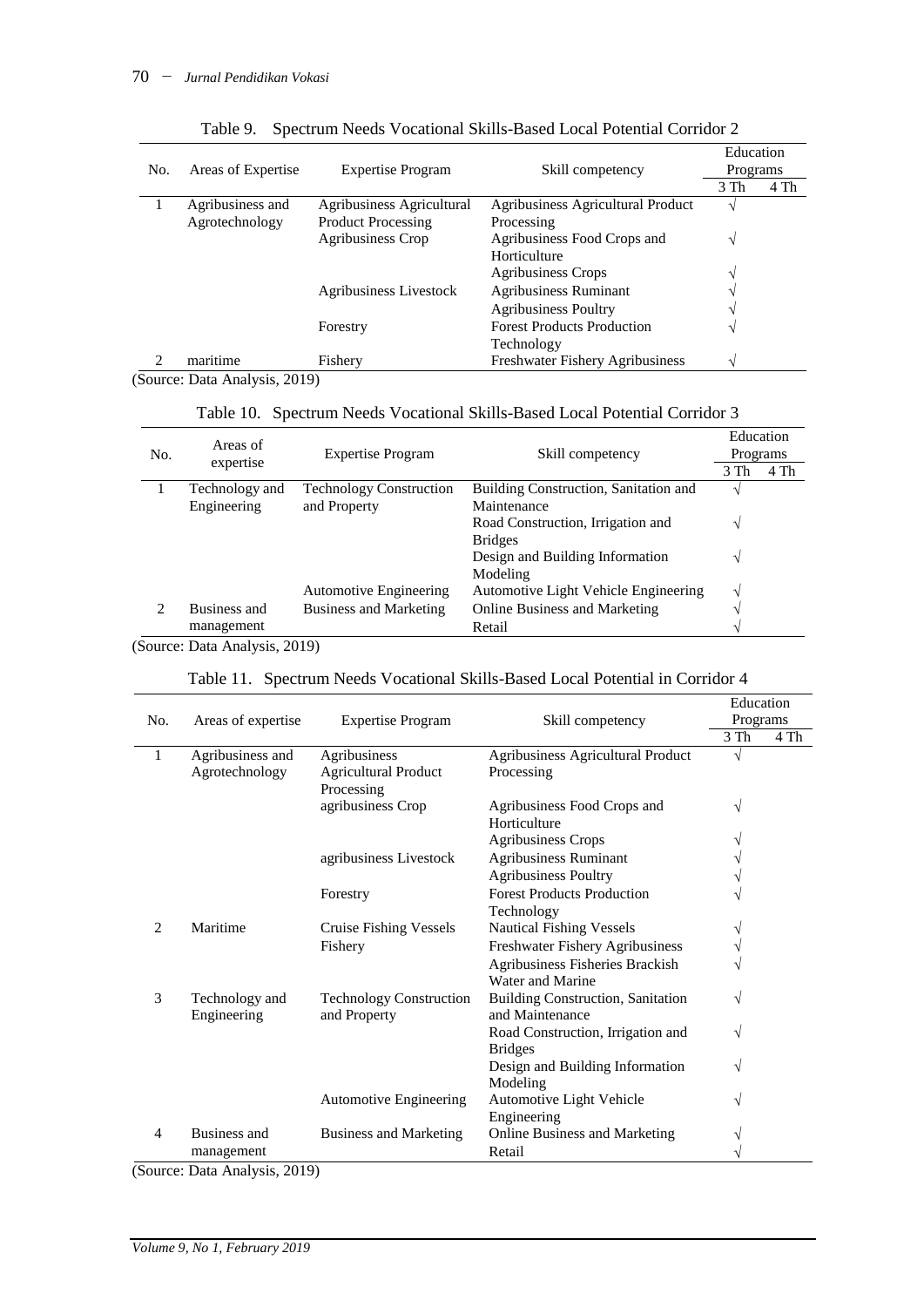|             |        | DUTUpinum Tuut |         |
|-------------|--------|----------------|---------|
| Territory   | School | Classroom      | Teacher |
| Development | needs  | needs          | needs   |
| corridor 1  | 9      | 108            | 228     |
| corridor 2  | 17     | 202            | 337     |
| corridor 3  |        | 76             | 137     |
| corridor 4  | 6      | 79             | 185     |
| total       | 36     | 465            | 887     |
|             |        |                |         |

| Table 12. Vocational needs in each Corridor |
|---------------------------------------------|
| Development Area                            |

(Source: Data Analysis, 2019)

#### **Discussion**

The high rate of unemployment of graduates of vocational school does not mean that the skills possessed incompetent, but many factors that influence such a mismatch of expertise with the needs of the workforce. Academic qualification is not a tool to ensure graduates obtain employment (Mazwin, 2006). Regional development programs aligned with CMS as a labor provider to establish the region can have an impact on the decline in the unemployment rate. Companies across the world are considering the graduates and their readiness to work (NICHE, 2009). Moreover, the quality of students as interns greatly influencing skills and personality after being labor graduate (Jingzhou, [Yanjun, Jingru, Lihong, FeiZhu,](https://www.sciencedirect.com/science/article/abs/pii/S0001879118301040#!) [Xinyu,](https://www.sciencedirect.com/science/article/abs/pii/S0001879118301040#!)  & [Jinmeng, 2](https://www.sciencedirect.com/science/article/abs/pii/S0001879118301040#!)018). The ability to build human relationships, the ability to utilize the information, the ability to plan for the future, and the ability to make decisions is a goal that should be given priority in the planning of vocational courses to produce graduates who are productive (Morita, 2018, p. 70). Sukardi (2011) said that knowledge or skill if done regularly and continuously, students/graduates will master the knowledge or the material thoroughly. According to Abdurrahman (2016), a program developed in vocational skills tend to be based on the needs of the potential of the area, just a little effort vocational graduates who can be absorbed by the local industry because most industries are still using traditional methods in knowledge as well as the production process. One cause of the graduates are not absorbed optimally is because middle-age population can not have that can facilitate the vocational school, by Mirza (2008) is not yet even education, especially in terms of quantity / number of vocational schools affect the amount of skilled labor produced, so the industry will use the labor outside the area. Kilpatrick (2004) ar-

gues that the education and training institutions have an important role in the development of the regions or the key to the interaction of the public and the government in regional development. The growth of an economy that occurred in the region will have an impact not only on economic growth in the region, but also in other parts of the economy (Setiawan, 2006). Kilpatrick (2004) argues that the education and training institutions have an important role in the development of the regions or the key to the interaction of the public and the government in regional development. The growth of an economy that occurred in the region will have an impact not only on economic growth in the region, but also in other parts of the economy (Setiawan, 2006). Kilpatrick (2004) argues that the education and training institutions have an important role in the development of the regions or the key to the interaction of the public and the government in regional development. The growth of an economy that occurred in the region will have an impact not only on economic growth in the region, but also in other parts of the economy (Setiawan, 2006).

Educational development based on local potentials rightly done extensive and systematic studies to produce proper planning target. In this study, conducted analiss local potential of the flagship, determine the spectrum of vocational skills based on local potentials, analyze the potential for population and employment. These variables should be mutually supportive vocational development. According Wagiran (2010), there are four main focus on the indepth study, namely; (a) an analysis of the potential and resources, (b) the preparation of some concepts of neighborhood-based education development (area), (c) short-term programming, medium, long, (d) human resource planning and supporting facilities.

Alignment level vocational skills spectrum conditions that exist today with local potential is still low. At one level alignment corridor is only 35.7%, in the corridor 2 was 28.6% and the third corridor of 43% while 28.5% 4 corridor. There are a lot of competency skills that should exist but not in any CMS. So that these conditions allow to make one of the reasons the unemployment rate is still higher vocational graduates. CMS needs to maximize the potential of the population can be used as new ways to increase the number of skilled labor.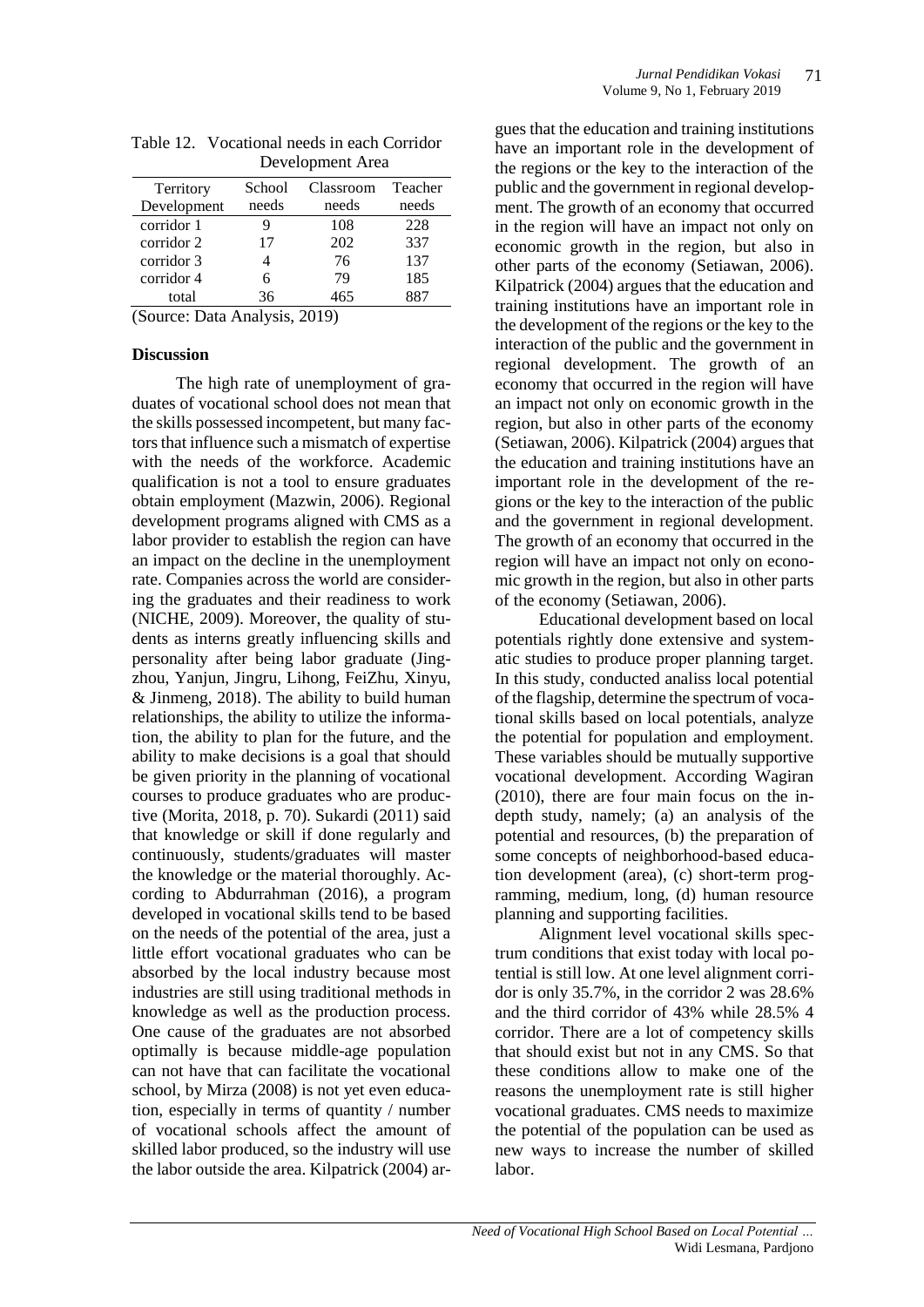Potential resources owned by Indonesia both natural and human potential should be managed better in improving the local economy. One solution for the government in improving the economic condition is to make the most of the potential of nature and the number of people as workers. Not all communities in all regions in Indonesia can receive education up to secondary school level, the gross enrollment rate indicates that there are still many people aged 16-19 years who did not receive education up to upper secondary level. The role of government was needed to reduce the school dropout rate.

Vocational Secondary School is a secondary educational institutions that can be used as a tool of labor scorer reliable. However, graduates of vocational far only capable of being a labor used for its own interests and the company in place of work (a foreign company) that would benefit outsiders. It takes a shift in the orientation of vocational graduates so that the potential of skilled labor can be utilized to promote the region and the country. So that economic inequality in each area can be reduced.

# **CONCLUSION**

Planning vocational training based on local potentials can be done by analyzing the potential of the area to determine the economic sector which is the base and non-base, making a reference spectrum of expertise that is consistent with the potential of the area and to identify the level of alignment of the existing spectrum of expertise. In addition analysis of population aged 16-18 years who have not attained secondary education is needed, because in order to plan the needs of vocational and high school with a 70:30 ratio to facilitate the population. SMK needs based on local potential which has been obtained based on the research results are expected to assist the government in developing the area, reduce unemployment and boost the economy of the community, and create a new orientation for vocational school graduates to be able to work on building areas within maximize the potential of nature. The new orientation can be a solution for the government in preparing a skilled workforce.

# **REFERENCES**

Abdullah, N., Hussin, N., Shonubi, O. A., Ghazali, S. R., & Talib, M. A. (2018). Career decision-making competence, self-knowledge, and occupational exploration: a model for university students. *Journal Of Technical Education And Training, 10*(1).

- Abdurrahman, A. (2016). *Analisis kebutuhan dan penyediaanpengembangan SMK berbasis potensi daerah Kabupaten Bantaeng* (Doctoral Dissertation, Universitas Negeri Makassar).
- Badan Perencanaan Pembangunan Nasional. (2018). *Proyeksi penduduk di Indonesia tahun 2010-2035.*
- Badan Pusat Statistik Nasional. (2018). *Angka pengangguran terbuka.* Retrieved 1 September 2018 from [http://www.bps.go.id/.](http://www.bps.go.id/)
- Badan Pusat Statistik Nasional. (2018). *Jumlah angkatan kerja.* Retrieved 1 September from 2018 [http://www.bps.go.id/.](http://www.bps.go.id/)
- Billet, S. (2011). *Vocational education purposes, traditions and prospects.* London: Springer Science+Business Media.
- Cheng, Y. C. (2006). *New paradigm for reengineering education: Globalization, localization and individualization* (Vol. 6). Springer Science & Business Media.
- Clarke, L., & Winch, C. (2007) *Vocational education: international approacher, development, and system.* New York: 270 Madesun Avenue, 2007.
- Cournoyer, L., & Deschenaux, F. (2017). Decision-making rationales among Quebec VET student aged 25 and older. *International Journal for Research in Vocational Education and Training (IJRVET)*, *4*(3), 226-248.
- Direktorat Pembinaan Sekolah Menengah Kejuruan. (2018). *Data pokok SMK*. Retrieved from http://datapokok.ditpsmk.net/
- Gough, S. (2010). *Technical and vocational education and learning: an investmentbased approach.* Great Britain: the MPG Books Group, Bodmin and King's Lynn, 2010.

Gunderson, M. M. A. (2004). *Study of the*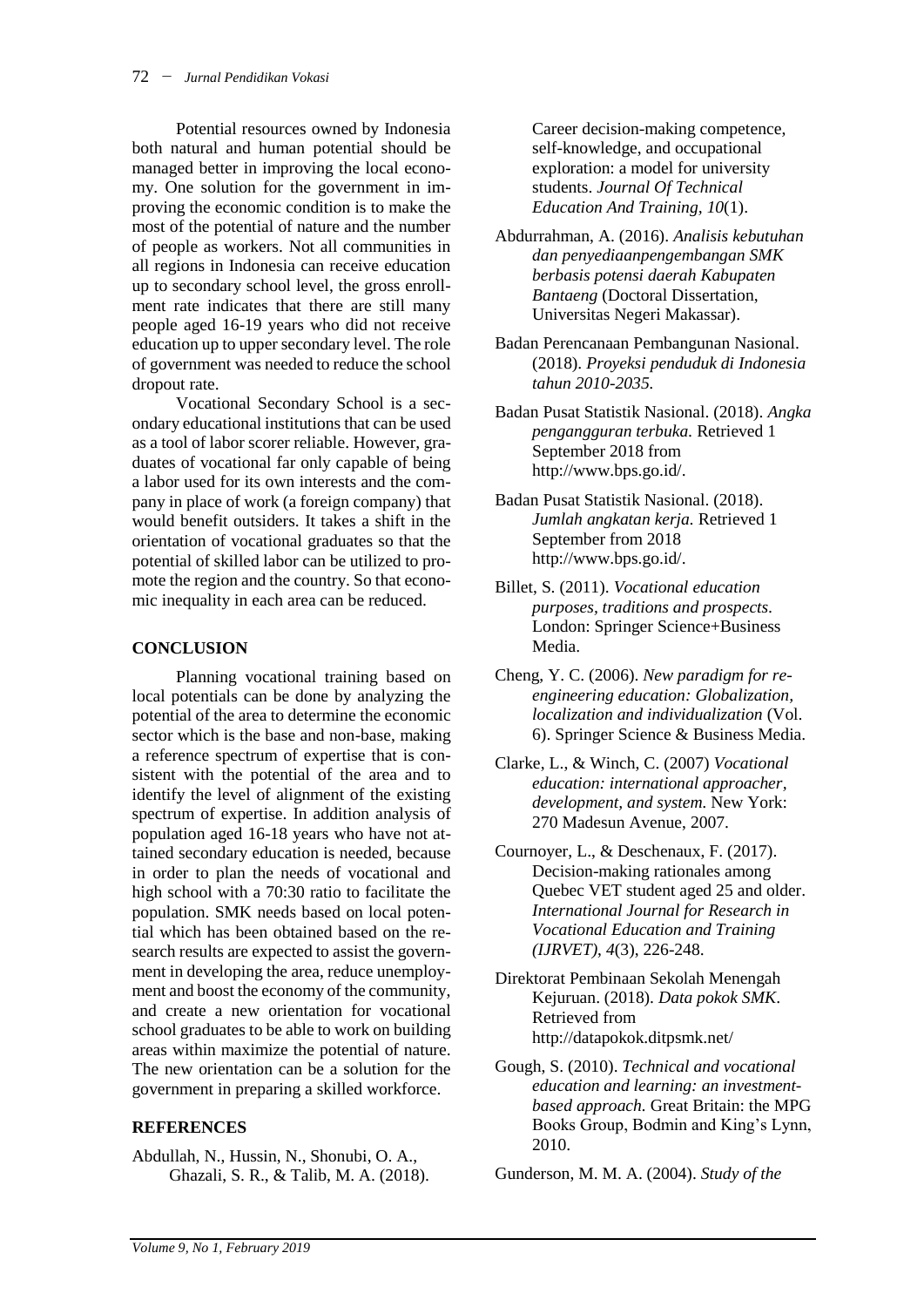*influence vocational education has on students' ultimate academic success.* (Disertasi doktor, University of Central Florida, 2004). ProQuest Information and Learning Company, UMI Number: 3162094, 2004.

- Hee, O. C. (2014). A study on the learning approach of the Malaysian adult students. *Journal of Technical Education and Training, 6*(2).
- [Jingzhou, P.,](https://www.sciencedirect.com/science/article/abs/pii/S0001879118301040#!) [Yanjun, G.,](https://www.sciencedirect.com/science/article/abs/pii/S0001879118301040#!) [Jingru, W.,](https://www.sciencedirect.com/science/article/abs/pii/S0001879118301040#!) [Lihong,](https://www.sciencedirect.com/science/article/abs/pii/S0001879118301040#!)  [H., FeiZhu,](https://www.sciencedirect.com/science/article/abs/pii/S0001879118301040#!) [Xinyu, F.](https://www.sciencedirect.com/science/article/abs/pii/S0001879118301040#!), & [Jinmeng, Y.](https://www.sciencedirect.com/science/article/abs/pii/S0001879118301040#!) (2018). The interplay of proactive personality and internship quality in Chinese university graduates' job search success: The role of career adaptability. *Journal of Vocational Behavior, 109,* 14-26.
- Kilpatrick, S. (2004). *Education and Training Institutions: building social capital for regional development.* Research and Learning in Regional Australia, University of Tasmania, Australia.

Littleton, K., Taylor, S., & Eteläpelto, A. (2012). Special issue introduction: Creativity and creative work in contemporary working contexts. *Vocations and Learning*, *5*(1), 1-4

- Maley, M., Worley, P., & Dent, J. (2009). Using rural and remote settings in the undergraduate medical curriculum: AMEE Guide No. 47. *Medical Teacher*, *31*(11), 969-983.
- Mazwin, N.A. (2006**).** Too much job-hopping bad for career. Retrieved May 15, 2008, from http://www. starjobs.com/news/story.asp?file=/2006/ 3/15 /starjobs/13663628&sec=starjobs
- Mirza, I. (2008). *Pengembangan sekolah kejuruan berbasis potensi pengembangan wilayah di Kabupaten Brebes* (Doctoral dissertation, Universitas Diponegoro).
- Morita, T., Yamamoto, K., & Managi, S. (2018). The relationship between schoolbased career education and subsequent incomes: Empirical evidence from Japan. *Economic Analysis and Policy*, *58*, 70-87.

NICHE. (2009). Higher Education in the

Learning Society (The Dearing Report), London, 1997, (paragraph 4.22). Retrieved February 10, 2009, from bei.leeds.ac.uk/Partners/NICHE/.

- Paimin, A. N., Hadgraft, R., Prpic, K., & Alias, M. (2011). Learning strategy, motive and intention: predicting academic performance of engineering undergraduates. In *Proceedings of the IETEC'11 Conference*.
- Pavlova, M. (2009). *Technology and vocational education for sustainable development empowering individuals for the future.* Queensland: Springer Science Business Media B.V.
- Pavlova, M., & Munjanganja, L. E. (2009). Section 1 changing workplace requirements: implications for education. *International Handbook of Education for the Changing World of Work: Bridging Academic and Vocational Learning*, *1*(80).
- Rauner, F.(2009). *Overview: TVET research. international handbook of education for the changing world of work*. Germany: Springer Science+Business Media B.V.
- Rojewski, J. W. (2009). A conceptual framework for technical and vocational education and training. In *International handbook of education for the changing world of work* (pp. 19-39). Springer, Dordrecht.
- Sawyer, K. (2012). Extending sociocultural theory to group creativity. *Vocations and Learning*, *5*(1), 59-75.
- Setiawan, I. D. M. D. (2006). Peranan sektor unggulan terhadap pertumbuhan ekonomi daerah: pendekatan inputoutput multiregional Jawa Timur, Bali, dan Nusa Tenggara Barat. *Soca (Socio-Economic Of Agriculturre And Agribusiness)*.
- Sudira, P. (2015). Pengembangan model "Lis-5c" pada pendidikan teknologi dan kejuruan. *Cakrawala Pendidikan*, *34*(1), 1-11.
- Sudira, P. (2016). *TVET abad XXI, filosofi, teori konsep, dan strategi pembelajaran vokasional*. Yogyakarta: UNY Press.